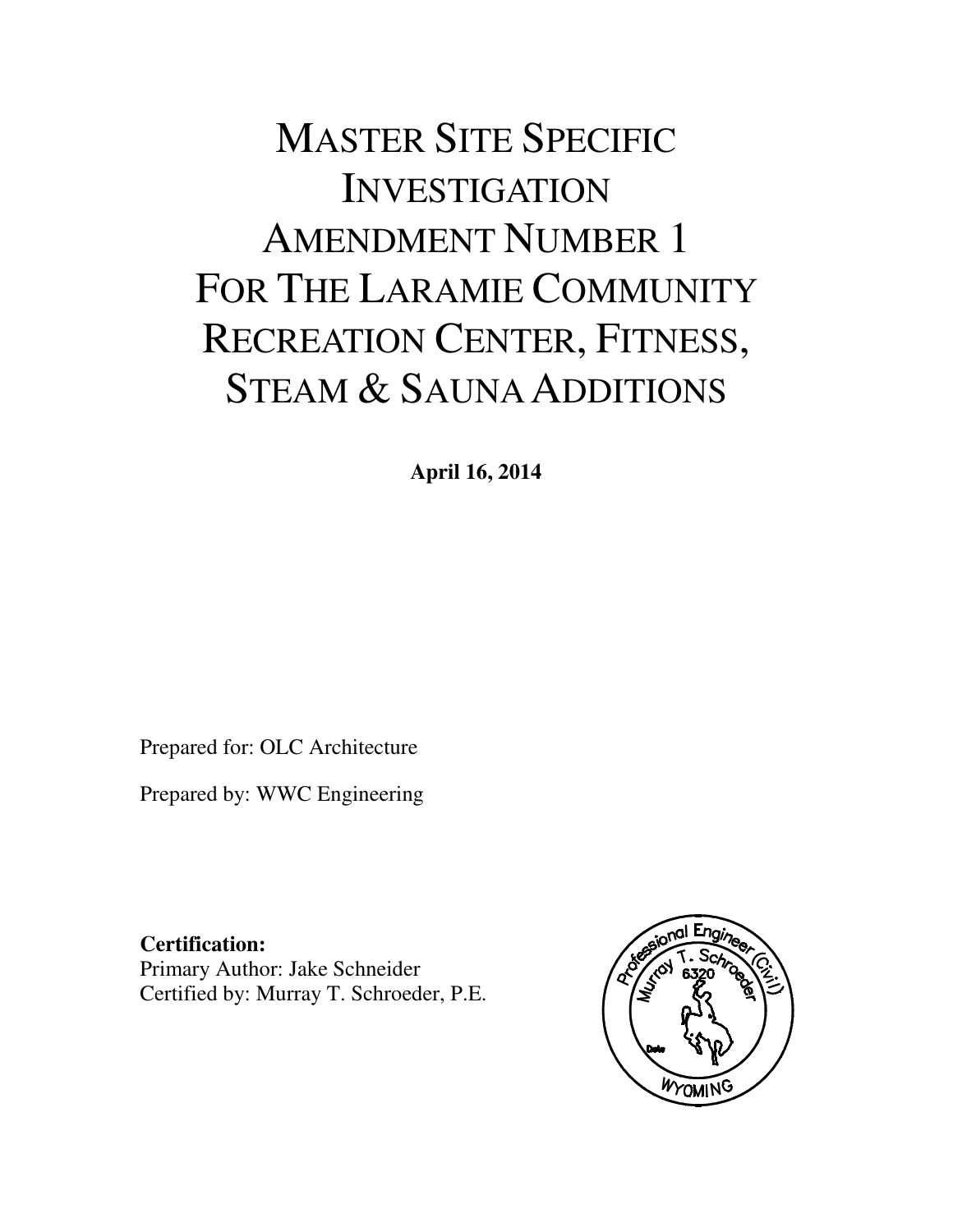# **Table of Contents**

| 8.0 RISK EVALUATION RELATED TO SEWERAGE AND WATER SUPPLY |  |
|----------------------------------------------------------|--|
|                                                          |  |
|                                                          |  |
|                                                          |  |
|                                                          |  |

Figures<br>1. Site Map Topography<br>2. Site Map Air Photo

# **Appendices**

-None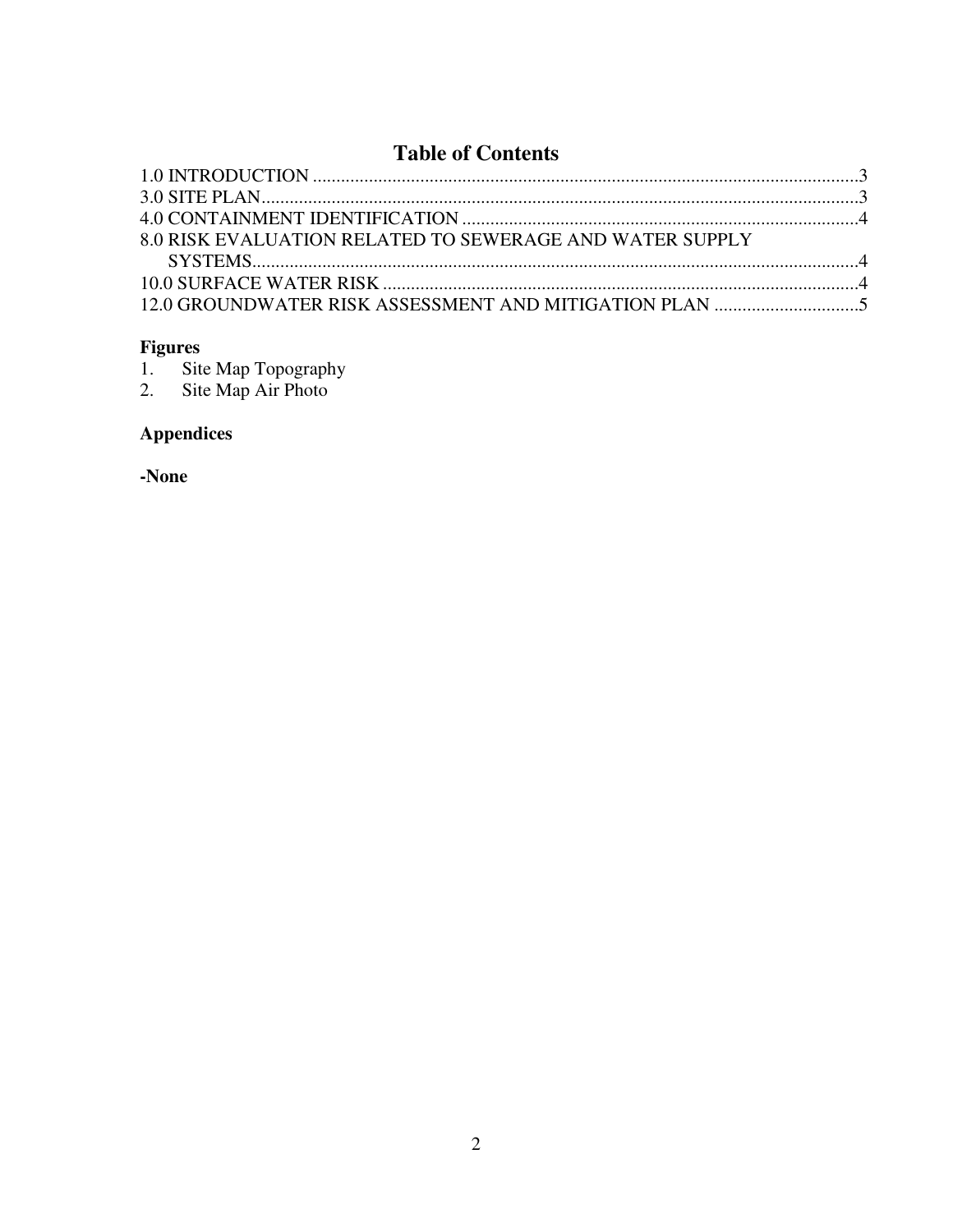#### **1.0 INTRODUCTION**

This amendment as Appendix F, supplements the Laramie Recreation Campus and Gateway Park Properties Master Site Specific Investigation (MSSI) as accepted by the City of Laramie in June of 2012. This amendment to the MSSI is intended to serve as the Site Specific Investigation for the Laramie Community Recreation Center, Fitness, Steam and Sauna Additions (LRC). This amendment is an abridged version compared to the exhaustive SSI as represented in the MSSI. The abridgment is meant to serve the reader to the very specific impacts the Recreational Facility expansion will have upon the Casper Aquifer. Where new information has been provided this amendment reflects such information presented in the format of the MSSI. The reader should refer to the MSSI for all other items not identified in this amendment.

The LRC addition will add approximately 3150 square feet. The primary function of the expansion is to provide additional space for patrons to exercise. The addition is comprised of two stories, the upper level will being used for group exercise, exercise bikes, steps and associated equipment. The lower level will be for stretching and circuit weight equipment. Included in the addition will be the installation of a sauna and stream room off of the leisure pool.

This Site Specific Investigation has determined that the proposed expansion of the LRC presents a low risk of pollutant contamination to the Casper Aquifer. Vulnerable features on the property have been identified in the Master Site Specific Investigation for the Recreation Campus Property (MSSI). Conclusions and recommendations are based in part on the information and recommendations provided in the MSSI.

This Site Specific Investigation has determined that the proposed expansion does not present a high risk of contamination to the Casper Aquifer. Actions and possible mitigations are presented and discussed in the SSI.

#### **3.0 SITE PLAN**

*A site plan showing the proposed use and zoning of the property including existing and proposed ground contours accurate to a two-foot interval as referenced to the USGS contour map for the area or other specified elevation standard as required by the City, and for a distance of at least five hundred feet beyond any proposed development activity, existing and proposed structures, parking areas, driveways, landscaping areas, setbacks, surface and subsurface drainage facilities, potential contaminant storage locations and methods of storage, above ground storage tanks, best management practices, utilities, roads, stormwater management, and a vicinity map. Where necessary, specific construction details shall be provided to assure adequacy to accepted design standards.*

Refer to Figure 1 for the proposed site plan which includes the building footprint of the proposed expansion and additional parking spaces. The proposed site alterations include the addition of 29 parking stalls and a building expansion of approximately 3150 square feet. The site plan does not include any major changes to natural drainage paths,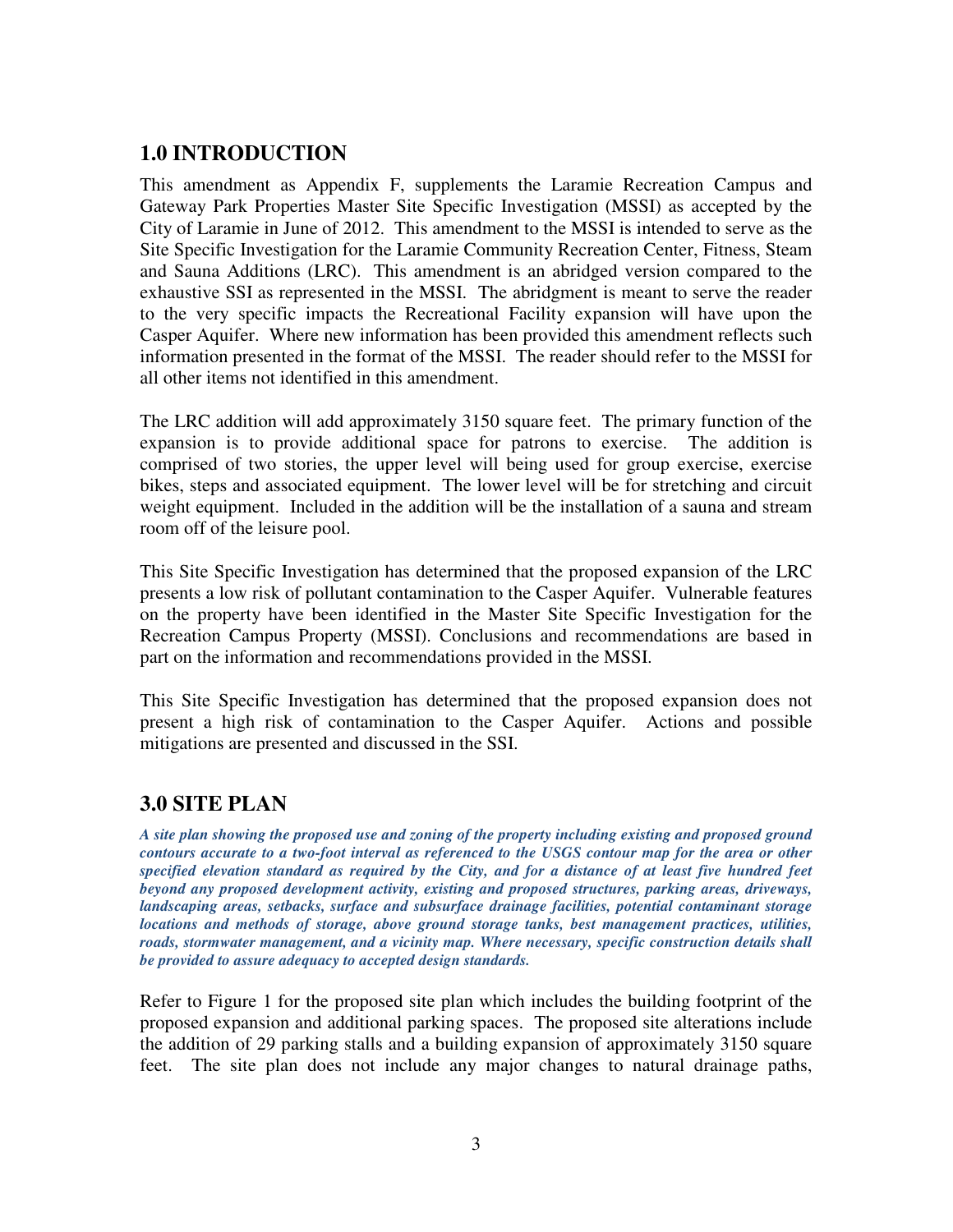however, during construction some minor alterations to drainage paths may be required to accommodate the addition of the parking stalls. The storm water from the roof is diverted to the ground where it will enter the detention pond west of the Recreational Center where it eventually enters Spring Creek to the west as described in the MSSI.

This site plan only provides the area of the building expansion and parking spaces. Please refer to the site plan in the MSSI for the extended area as prescribed above.

#### **4.0 CONTAINMENT IDENTIFICATION**

*Identification of potential contaminants and amounts stored, generated or handled on the subject property.* 

WWC requested information from the Recreational Center staff regarding potential contaminants and chemical used or stored in the addition. Scott Stevenson from the Recreation Center indicated to WWC in an email from March 31, 2014, that there would not be any chemicals used or stored in the addition that have not been identified in the MSSI.

#### **8.0 RISK EVALUATION RELATED TO SEWERAGE AND WATER SUPPLY SYSTEMS**

*An evaluation of the water supply and sewage system that includes the potential effects or risks of the systems to the Casper Aquifer and its recharge area and the adequacy and safety of the systems. Items such as floor drains and plumbing schematics and the locations of potential contaminants, waste storage, and liquid transfer area locations shall be provided.* 

The addition does not increase the risk related to sewerage and water supply systems. There is no proposed sewer or water systems related to the addition.

#### **10.0 SURFACE WATER RISK**

*Surface water risk assessment and mitigation plan for any impacts caused by storm water runoff, retention and/or detention basins on the City water supply and the Casper Aquifer.* 

Additional parking on the site will have a minimal increase in storm runoff. The runoff from the additional parking could have the potential to transport contaminants from the parking areas as identified in the MSSI. The surface runoff from the additional parking will be diverted to the detention pond via existing drainage channels.